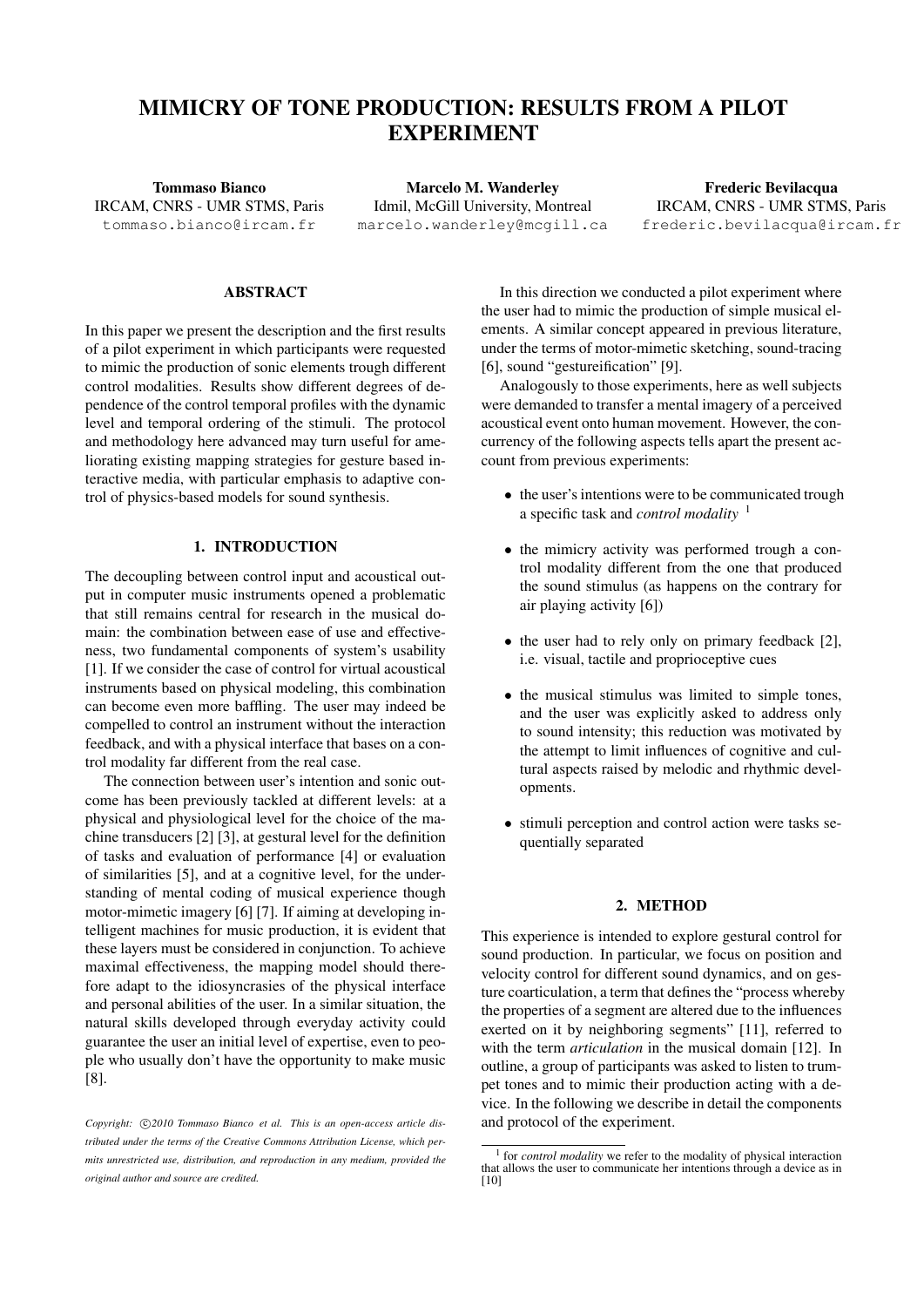<span id="page-1-0"></span>

Figure 1. Score notation and loudness profiles computed through Zwicker method [\[13\]](#page-5-5), for isolated (up) and consecutive (down) notes

### 2.1 Stimuli

The acoustic stimuli presented to the subjects consisted of a set of tones produced by a real trumpet performer and recorded during a previous experiment [\[14\]](#page-5-6). The audio was presented to the subjects through a headphones set, and the rate of audio amplification was adjusted for each subject in order to assure a neat but comfortable listening. Score notation and loudness profiles of tones are presented in Fig. [1](#page-1-0) Isolated notes were presented in triplets of increasing or decreasing loudness, forming a listening stream of ca 2.5s, whereas couple of articulated notes were presented singularly for each condition, with a maximal duration of ca 1.2s.

### 2.2 Participants

Five subjects took part to the experiment: four males and one female, aged between 25 and 30 years. All subjects were student members or collaborators of the Idmil laboratory, thus involved in research in the musical domain. Part of them were also trained musicians in piano, trumpet and violin performance.

### 2.3 Material and apparatus

The subjects were seated on a chair in front of a table, and were asked to move a marker leaning on the table by performing planar movement along a line. A sketch of the task setup is shown in Fig. [2](#page-1-1) The marker was a sensor of the Polhemus Liberty interface, which tracked its position in time at 120 Hz by means of a custom made driver software developed at Idmil laboratory. The marker was cloth-covered in order to reduce the mechanical resistance of friction of the contact with the table surface. The participants were left free to position their arm and body with respect to the material setup, with the only precaution of

<span id="page-1-1"></span>

Figure 2. Sketch of the material and configuration setup for the experiment. At top, the displacement over time of the marker, for the mimicry of production of two consecutive tones trough control in velocity

finding the most comfortable solution in order to avoid obstruction or limitation of the movement during the performance of the tasks.

# 2.4 Protocol

The protocol consisted of two stages, each of which involved a different control modality. During the first stage, participants were presented with the series of notes and were asked to mimic the production of the sounds in loudness by relating instantaneous position of the marker with instantaneous value of loudness. Before performing the trials, they were instructed to choose along the line on the table two extreme positions distant 50cm, representatives of zero loudness and of maximal loudness perceived. After listening to each stimulus, subjects had to move the marker from the zero loudness point, across the loudness scale, and back to the origin point, so as to reproduce the loudness profile of the sounds. In the second stage, subjects were asked to relate loudness of sounds with instantaneous velocity of the marker. In this configuration, still position of the marker represented the silence, while an arbitrary maximal linear velocity the maximal loudness perceived. At the beginning of each experiment, the testers were let to familiarize with the task in order to determine the most comfortable movement amplitudes and speeds. Participants were explicitly told to reproduce the loudness profile as accurately as possible, bot in amplitude and temporal variations, and to discard all other auditory attributes. When presented with couples of joined notes, control though velocity was explicitly asked to be performed on the same movement direction, whereas direction was left arbitrary for the tasks with isolated notes.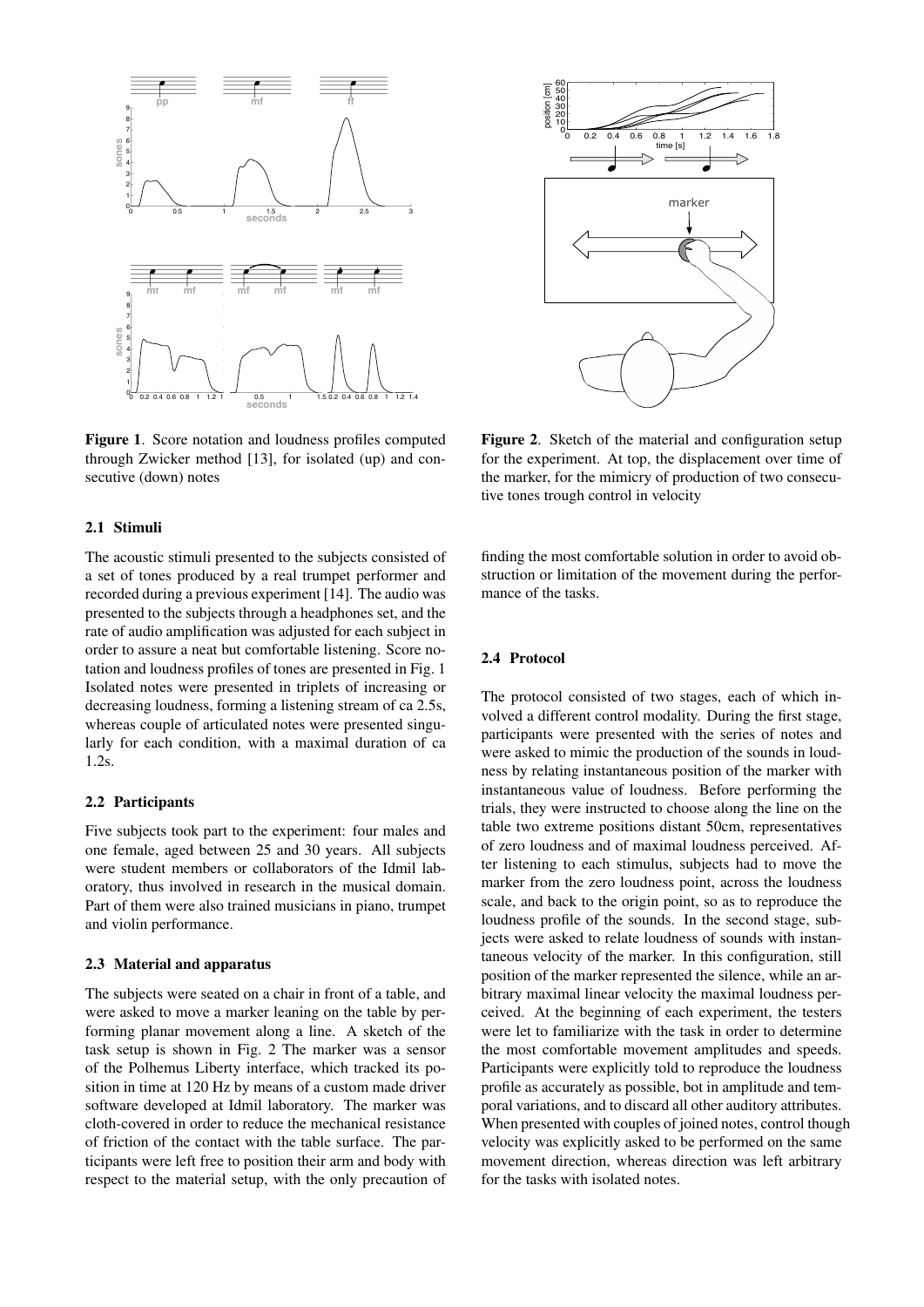<span id="page-2-0"></span>

Figure 3. Semi-logarithmic plot of ratio between loudness and maxima in position profiles (left) and velocity profiles (right): mean (solid lines) and standard deviations (dashed line)

<span id="page-2-1"></span>

Figure 4. Temporal duration of stimuli and participants' control profiles: : mean (solid lines) and standard deviations (dashed line)

### 2.5 Analysis

Loudness profiles of the acoustic stimuli were computed with Zwicker method, which makes use of several psychoacoustical principles in order to give an estimate of the average person's impression of the sound intensity for temporally variable sounds [\[13\]](#page-5-5). The profiles computed are displayed in Fig. [1.](#page-1-0) It is worth pointing out that the values of loudness in sones are dependent on an estimation of the real sound pressure level presented to the subjects. These were indeed supposed to have been exposed to an average sound pressure level of 69 db, which lies in the decibel scale as the average comfortable volume for a quiet laboratory setting. The role of possible error in the normalization was investigated and we found that even an error of 20dB would have caused only minor relative difference in our present study.

Each movement trial was manually trimmed from the recordings and examined for amplitude and temporal variations. In a second step, each segment has been resized and rendered in a functional form by means of the FDA Matlab toolbox. Functional conversion with smoothing penalty allowed to represent each movement profile as a continuous and derivable function, and to control smoothness degree of higher order derivatives (which presented irregular spikes due to errors in the sensing and streaming of the capturing system). Control with the generalized crossvalidation criterion assured a good compromise between the smoothing effect and the fit to the original curves [\[15\]](#page-5-7). In order to have more representative curves for each condition, trial records for the same condition (up to 5) were subsequently aligned by means of landmarks registration. Roughly, this process allows to align features by estimating a strictly increasing nonlinear transformation of time that takes all the times of a given feature into a common value [\[15\]](#page-5-7).

Indicative measures of shape similarity between normalized curves have been computed by means of the mean square error method described in Ch.8.5 of [\[15\]](#page-5-7). This method assured the consideration of an eventual temporal deformation introduced by the registration process. These measures have been computed for the single isolated notes, the single notes embedded in sequence of two notes, and for the entire sequence comprising two notes.

# 3. RESULTS

The subjects revealed a systematic behavior in the duration and maximal amplitude of control profiles. Fig. [3](#page-2-0) displays the maximum values of stimuli loudness versus maximum values of control profiles for the three dynamics conditions. The plot evidences the increase in movement amplitude and peak velocity with loudness, as explicitly requested in the task. For both control modalities, amplitudes generally scale linearly with the logarithm of loudness in sones (a measure unit directly proportional to loudness). The light deviation from a linear trend in the semilog plot for some subjects correlates with singular values in standard deviation or in movement durations. In the case of control by position, higher amplitude for subject 5 in the louder note goes with a greater duration if supposing that he maintained the same amount in velocity. In the case of control by velocity, subjects exhibiting light divergence from linear trend present higher standard deviation or erroneous duration estimation (Fig. [4\)](#page-2-1).

Standard deviation revealed higher for control through velocity, indicating a possible higher difficulty in delivering consistency among trials.

The mean durations of movements together with the ground truth of stimuli events durations for each condition is shown in Fig. [4.](#page-2-1) Globally the participants tended to overestimate the duration of the event. Comparison of the two plots reveals that this overestimation is dominant for position control. For louder tones, the two modalities reveal a divergent behavior: an increase in duration for control though position and a decrease for control though velocity.

Temporal profiles of stimuli loudness, position, and velocity control for a representative participant are reported in Fig. [5.](#page-3-0) In plots on second and third columns, the three superposed curves resume the mean of five registered trials for each dynamic condition. Position curves and derivatives conform previous results of human point to point reaching movements, characterized by amplitude invariant symmetric bell-shaped velocity [\[16\]](#page-5-8). On the contrary, amplitude invariance does not behold for velocity profiles, whose shape varies to a greater extent between cases. All participants except one manifested a behavior similar to that in figure, transiting from triangular or trapezoidal shape into a bell shape when movement peak velocity exceeds 60cm/s. Subject 3, who was the only participant without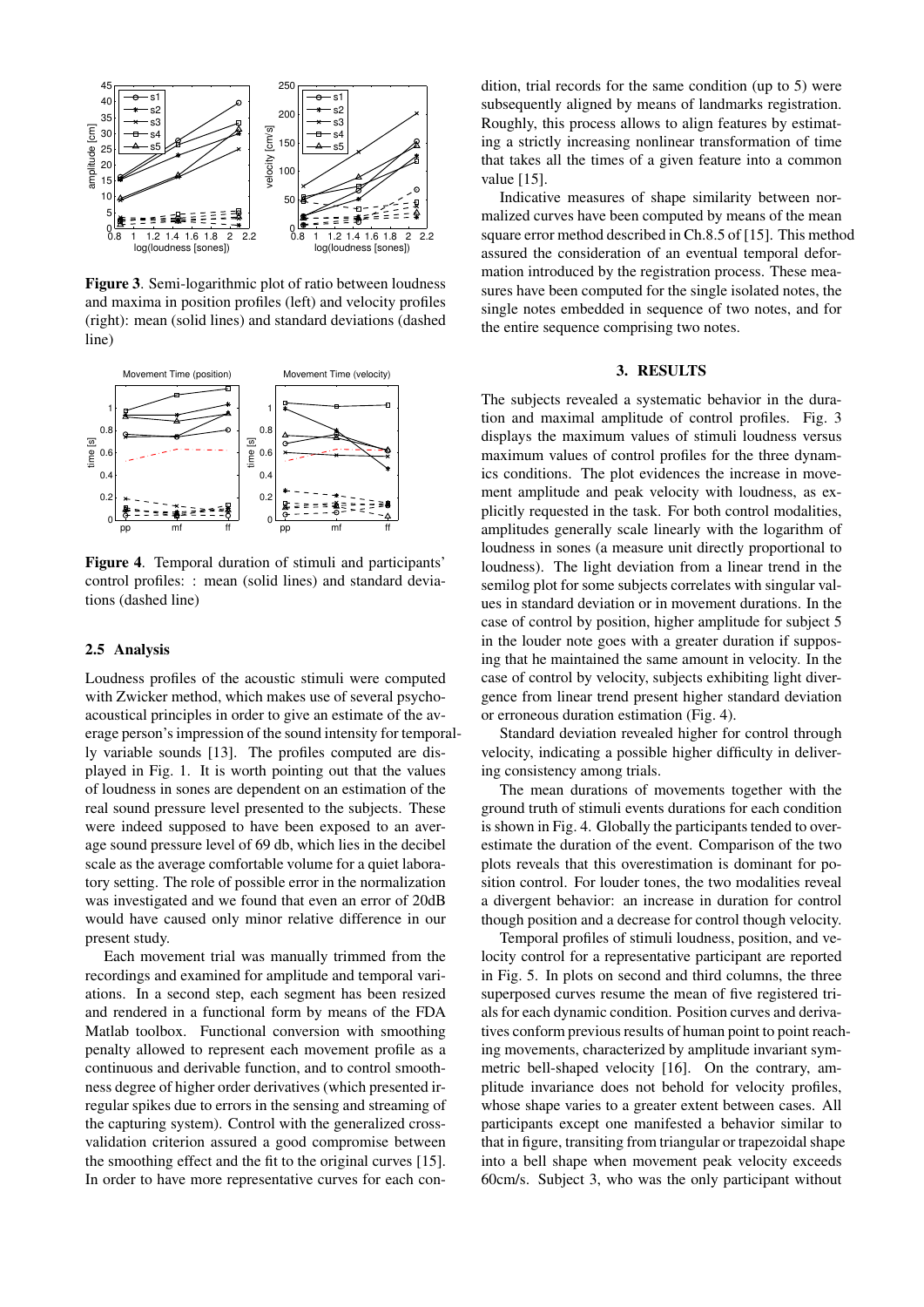<span id="page-3-0"></span>

Figure 5. Extract of control profiles for one subject in isolated tones task, for *pp*, *mf*, and *ff* dynamics

<span id="page-3-1"></span>

Figure 6. Extract of control profiles for two subjects in consecutive tones task for *non legato* (solid), *legato* (dashed), and *staccato* (dash-dot) articulation. The up row reports profiles in control trough position, the down row profiles in control trough velocity. In first column stimuli loudness, equal for position and velocity tasks

professional musical training, singularly presented similar profiles at all movement amplitudes.

Control profiles for coarticulated notes for two subjects are displayed in Fig [6.](#page-3-1) The curves reveal distinct method between subjects for the performance of the task, yet preserving the relation between conditions visible in the stimuli profiles. Articulatory degree between the tones reflects in the transient parts between the two strokes, with the level of descend correctly marking the distinction between the three coarticulation strategies. Subject 2 manifested the extreme behavior for position control, performing no descend for the *legato* condition. Subject 4, who was musically trained in violin performance, showed the closest match in profile shapes between the two control modalities.

Indicative values of similarity between curves for each condition are given in Fig. [7,](#page-3-2) in which higher values represent higher discrepancy between stimuli profile and gesture profile. Results show that control trough position in general performs better then control with velocity in sim-

<span id="page-3-2"></span>

Figure 7. Values of joint amplitude and phase variability as computed by formulas 8.3 and 8.5 in [\[15\]](#page-5-7). Higher values represent higher discrepancy between stimulus profile and gesture profile. Values are computed for single note in isolated *pp*, *mf*, and *ff* condition, single note (average) embedded in consecutive *nl*, *l*, and *s* condition, and on entire record for consecutive *nl*, *l*, and *s* condition

ulating the profile of the stimulus. Moreover, performance required in the task decreases for consecutive notes, both when considering the entire couple segment and when the single embedded note (segmented at minima).

### 4. DISCUSSION

The goal of the present study was to investigate the role of musical dynamics and articulation on human motor control for the mimicry of sound production. Two control modalities were examined, position and velocity.

Both modalities revealed to overestimate the duration of the stimuli, and to scale almost linearly with the logarithm of the loudness perceived. We advance the hypothesis that this scaling could be the outcome of two causes. On a performance level, faster and wider movements could have been automatically reduced by the participant because of arm biomechanical limitations. On a cognitive level, sound loudness could have been mentally associated to movement kinematics - as explicitly demanded in the task - in conjunction with movement effort. Effort on joint torques and muscular activation, which has been shown to scale in amplitude and duration with the movement speed [\[17\]](#page-5-9) [\[18\]](#page-5-10) [\[19\]](#page-5-11), may have participated in reducing the performance of the tasks for wider/faster movements.

The two modalities deviated to some extent in variability. If we consider variability in-between trials as an indicator of difficulty, Fig. [3](#page-2-0) and Fig. [4](#page-2-1) suggest that control trough velocity could be a harder task than control by position. A substantial reliance on visual over kinesthetic feedback for position control could be the cause for a more consistence performance. Support of this hypothesis is given by the fact that participants with developed acuteness for arm velocity profiles (typical of violin players, alike subject 4) delivered comparable results between the two modalities.

The two control modalities differentiate also in terms of profile shape (Fig. [5\)](#page-3-0). Position control manifested over all dynamics conditions a bell-shaped velocity profile typical of point to point movements, whose velocity profile has been largely proved to be invariant to duration, distance, and peak velocity [\[17\]](#page-5-9) [\[21\]](#page-5-12) [\[16\]](#page-5-8) [\[22\]](#page-5-13). Control in velocity, on the contrary, did not show the same invariant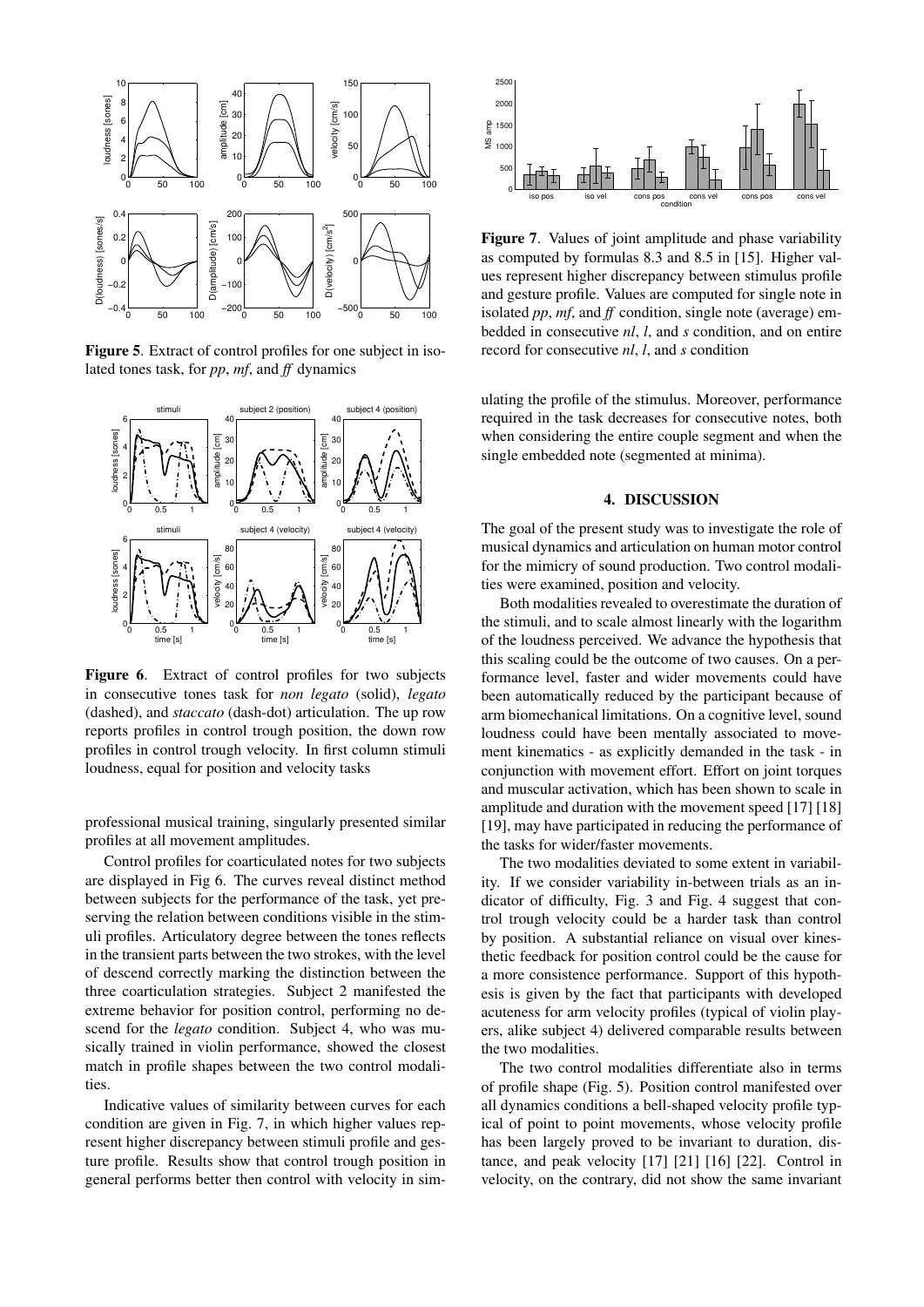property. By comparing our profiles (Fig. [5\)](#page-3-0) with theoretical accounts that addressed the modeling of movement in terms of effort minimization [\[23\]](#page-5-14) [\[24\]](#page-5-15), we can advance the hypothesis that a change in the motor control strategy adopted in the mimicry took place along with the change in stimuli dynamics.

To our knowledge, no study on human pointing movements proposed requirements similar to our experiment. Literature on pointing movement tasks usually refers to Fitt's law for a quantitative description between movement time and amplitude. However, Fitt's model grounds on the condition of self-paced movements, that is movements in which the execution time behaves as a by-product of the speed-accuracy trade off - participants are required to move as fast and as accurate as possible. This model however has proved to fail in describing tasks where subjects are required to move at a specified time [\[20\]](#page-5-16). In this experiment the movement task is based both on temporal and on spatial constraints. Participants had to assure maximal accuracy both in the end point positions (intensity levels) and in the movement timing (duration and temporal profile). In the musical domain, similar conditions form the requisites for the performance of the violin, for which bowing techniques have been investigated in terms of motor control strategies in [\[25\]](#page-5-17).

The comparison between profiles for isolated and consecutive notes revealed that the sequential ordering of gesture units do not resolve in simple temporal sequencing, but entails a structural change to its constituents which affects the all sequence. Velocity profiles for velocity based control, indeed, converted to bell-shaped in all participants even for peak velocities under 60 cm/s, contrary to the case of isolated notes, thus revealing that in terms of motor control, a different strategy may be in use.

Whether the mimicry of two notes should be considered as the repetition of two discrete tasks or as a per-se unary rhythmic task is an open question, which still puzzles general motor control research [\[26\]](#page-5-18). Brain imaging studies revealed that the performance of rhythmic movements involve different brain areas then when performing discrete movements [\[27\]](#page-5-19), giving support to the idea that rhythmic movements cannot be considered as the concatenation of discrete movements. In the present experiment, stimuli quantity was limited to two elements in order to prevent the emergence of frequency or pace effects. However, change in profiles and different values of similarity between gestures and stimuli (Fig. [7\)](#page-3-2) lead us to suppose that to some degree a change in behavior took place.

# 5. CONCLUSION AND FUTURE DIRECTION

In this paper we have presented the description and results of a pilot experiment in which participants mimicked with different control modalities the production of sound stimuli. In the broader context of human-computer interaction, our experiment sets, to put it as Buxton [\[28\]](#page-5-20), on *pragmatism*, in that it considers the interdependence of transducer or control modality with the visual and kinesthetic skills engaged in the interaction. Idiosyncrasies between modalities and between users, both in values and temporal

profiles, indicate that a mapping strategy capable to adapt to the control channel and to the user natural skills could accelerate the "process whereby novices begin to perform like experts" [\[28\]](#page-5-20). On a higher level, recognition of coarticulation effects may help in extracting semantic cues on the embedding of gesture units in human-computer phrasal dialogue.

For a future case study, we envision to improve some aspects of the experiment. First, the substitution of headphones with loudspeakers will help in the monitoring of the effective acoustical intensity delivered to the subjects. Secondly, we foresee to use trumpet tones synthetically produced by a physical modeling synthesis software  $2$  as acoustical stimuli. Synthesized material will permit to avoid dissimilarity between tones (see Fig. [1\)](#page-1-0) caused by inconsistency in the trumpet player performance, consequently excluding the presence of uncontrolled external factors that could interfere in the mimicry task. We are currently working on the trumpet model in order to augment tongue and airflow interaction for a more realistic simulation of articulation techniques.

### 6. AKNOWLEDGEMENTS

This work was partially supported by Short-Term Scientific Mission program of the COST Action IC0601 on Sonic Interaction Design

### 7. REFERENCES

- <span id="page-4-0"></span>[1] B. Shackel, "Human factors and usability," pp. 27–41, 1990.
- <span id="page-4-1"></span>[2] R. Vertegaal, T. Ungvary, and M. Kieslinger, "Towards a musician's cockpit: Transducers, feedback and musical function," in *Proceedings of the International Computer Music Conference*, pp. 308–310, 1996.
- <span id="page-4-2"></span>[3] M. M. Wanderley, J. Viollet, F. Isart, and X. Rodet, "On the choice of transducer technologies for specific musical functions," in *Proceedings of the International Computer Music Conference*, 2000.
- <span id="page-4-3"></span>[4] M. M. Wanderley and N. Orio, "Evaluation of input devices for musical expression: Borrowing tools from hci," *Comput. Music J.*, vol. 26, no. 3, pp. 62–76, 2002.
- <span id="page-4-4"></span>[5] B. Caramiaux, F. Bevilacqua, and N. Schnell, "Towards a gesture-sound cross-modal analysis." Lecture Notes in Computer Science. Springer-Verlag (to appear), 2008.
- <span id="page-4-5"></span>[6] R. I. Gody, E. Haga, and A. R. Jensenius, "Playing air instruments: Mimicry of sound-producing gestures by novices and experts," in *Proceedings of the 6th International Gesture Workshop* (J.-F. K. Sylvie Gibet, Nicolas Courty, ed.), 2006.
- <span id="page-4-6"></span>[7] M. Leman, *Embodied Music Cognition and Mediation Technology*. Cambridge: MIT, 2008.

<span id="page-4-7"></span><sup>2</sup> http://forumnet.ircam.fr/701.html